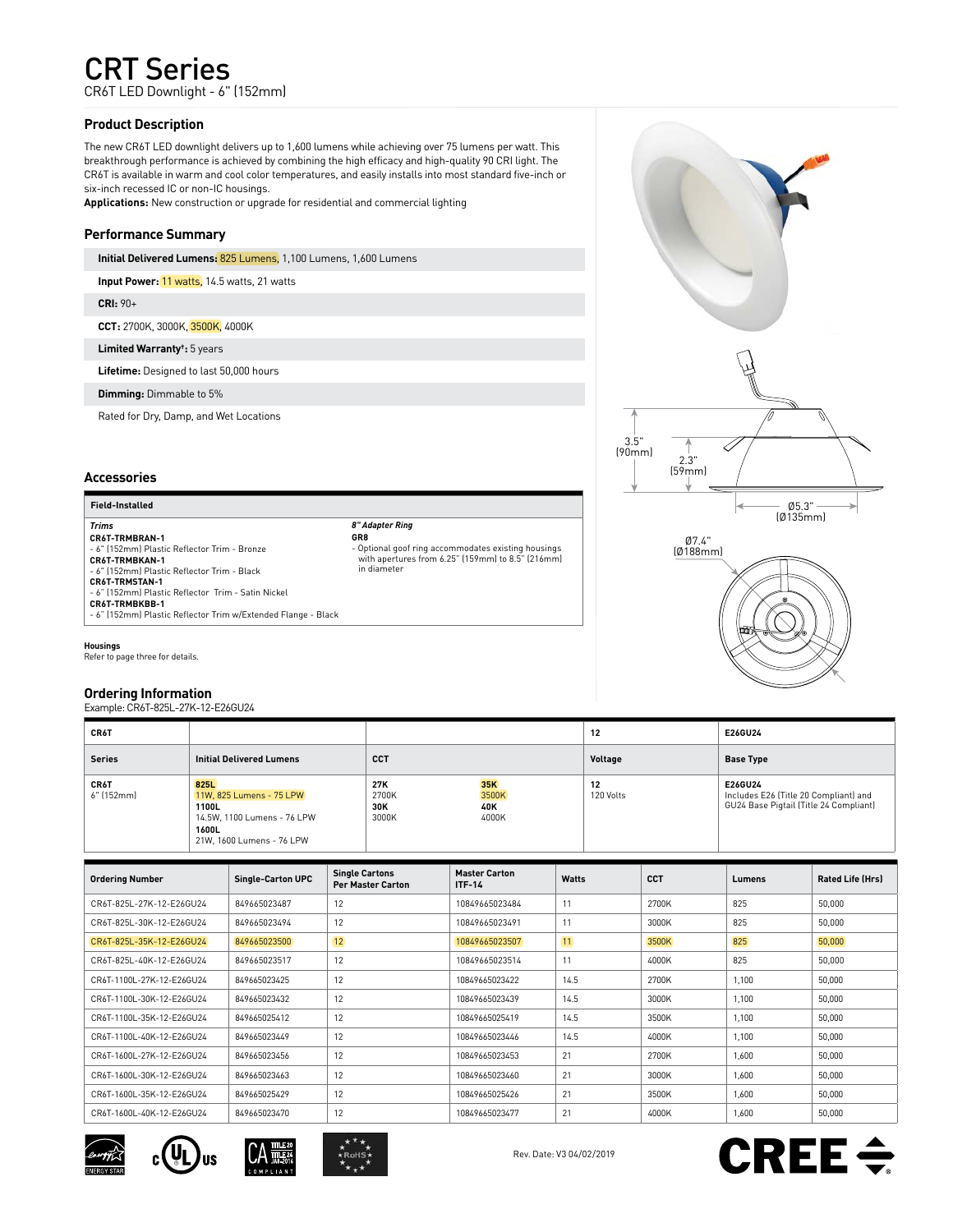## **Product Specifications**

## **CONSTRUCTION & MATERIALS**

- Durable upper housing protects LEDs, driver and power supply. Adjustable flip clips resist heat while providing retention for flush ceiling fit
- Thermal management system uses both upper housing and lower reflector to conduct heat away from LEDs and transfer it to the plenum space for optimal performance. LED junction temperatures stay below specified maximum even when installed in insulated ceilings
- Suitable for insulated and non-insulated ceilings
- One-piece aluminum lower reflector redirects light while also conducting heat away from LEDs. It creates a comfortable visual transition from the lens to the ceiling plane and easily accommodates CRT6 snap-in trims

## **OPTICAL SYSTEM**

- Unique combination of reflective and refractive optical components achieves a uniform, comfortable appearance while eliminating pixelation and color fringing. This ensures smooth light patterns are projected with no hot spots and minimal striations
- Components work together to optimize distribution, balancing the delivery of high illuminance levels on horizontal surfaces with an ideal amount of light on walls and vertical surfaces. This increases the perception of spaciousness
- Diffusing polycarbonate lens shields direct view of LEDs while lower reflector balances brightness of lens with the ceiling to create a low-glare high angle appearance

#### **ELECTRICAL SYSTEM**

- Integral, high-efficiency power supply
- **Power Factor:** > 0.9
- **Total Harmonic Distortion:** < 20%
- **Input Voltage:** 120V, 50/60Hz
- **Dimming:** Dimmable to 5% with select incandescent dimmers. Forward phase (triac) and reverse phase dimming only.
- Use only lighting controls with neutral connection or controls intended for use with LED fixtures
- **Operating Temperature Range:** -25˚C to +35˚C (-13˚F +95˚F)

## **REGULATORY & VOLUNTARY QUALIFICATIONS**

- cULus Classified
- Suitable for wet locations for covered ceilings only
- Meets FCC Part 15, Subpart B, Class B standards for conducted and radiated emissions
- ENERGY STAR® certified.
- Meets California Title 20/Title 24 high efficiency luminaire requirements
- RoHS Compliant. Consult factory for additional details
- **CA RESIDENTS WARNING:** Cancer and Reproductive Harm www.p65warnings.ca.gov

## **Photometry**

## **CR6T-1100L-27K BASED ON CESTL REPORT TEST #: PL13053-001A**

Luminaire photometry has been conducted in accordance with IESNA LM-79-08. IESNA LM-79-08 specifies the entire luminaire as the source resulting in a luminaire efficiency of 100%.



| <b>Coefficients Of Utilization -</b><br><b>Zonal Cavity Method</b> |     |     |     |     |  |
|--------------------------------------------------------------------|-----|-----|-----|-----|--|
| RC %:                                                              | 80  |     |     |     |  |
| RW %:                                                              | 70  | 50  | 30  | 10  |  |
| RCR:0                                                              | 119 | 119 | 119 | 119 |  |
| 1                                                                  | 110 | 106 | 103 | 99  |  |
| 2                                                                  | 102 | 95  | 89  | 84  |  |
| 3                                                                  | 94  | 84  | 77  | 71  |  |
| 4                                                                  | 87  | 76  | 68  | 62  |  |
| 5                                                                  | 80  | 68  | 60  | 54  |  |
| 6                                                                  | 74  | 62  | 54  | 48  |  |
| 7                                                                  | 69  | 57  | 48  | 43  |  |
| 8                                                                  | 65  | 52  | 44  | 38  |  |
| 9                                                                  | 60  | 48  | 40  | 35  |  |
| 10                                                                 | 57  | 44  | 37  | 32  |  |

#### **Average Luminance Table (cd/m2 )**

0˚ 90˚

|                | Horizontal Angle |        |              |        |  |
|----------------|------------------|--------|--------------|--------|--|
|                |                  | U.     | $45^{\circ}$ | 90°    |  |
|                | 45°              | 26.004 | 26,188       | 26.575 |  |
| Vertical Angle | 55°              | 19.609 | 19.685       | 19.880 |  |
|                | 65°              | 13.263 | 13.248       | 13.366 |  |
|                | 75°              | 8.283  | 8.211        | 8.235  |  |
|                | 85°              | 7,130  | 6,773        | 6,702  |  |

| Effective Floor Cavity Reflectance: 20% |
|-----------------------------------------|
|-----------------------------------------|

| <b>Zonal Lumen Summary</b> |        |        |           |  |  |
|----------------------------|--------|--------|-----------|--|--|
| Zone                       | Lumens | % Lamp | Luminaire |  |  |
| $0 - 30$                   | 418    | N/A    | 34.6%     |  |  |
| $0 - 40$                   | 673    | N/A    | 55.7%     |  |  |
| $0 - 60$                   | 1069   | N/A    | 88.5%     |  |  |
| $0 - 90$                   | 1209   | N/A    | 100.0%    |  |  |
| $0 - 180$                  | 1209   | N/A    | 100.0%    |  |  |

### **Installation**

- Designed easily to install in standard 5-6" (127mm - 152mm) downlight housings with minimum housing height of 5.5" (140mm) and diameter 5.5" to 6.5" (140mm - 165mm)
- Quick install system utilizes a unique retention feature. Simply attach socket to CR6T. Move light to ready position and slide into housing